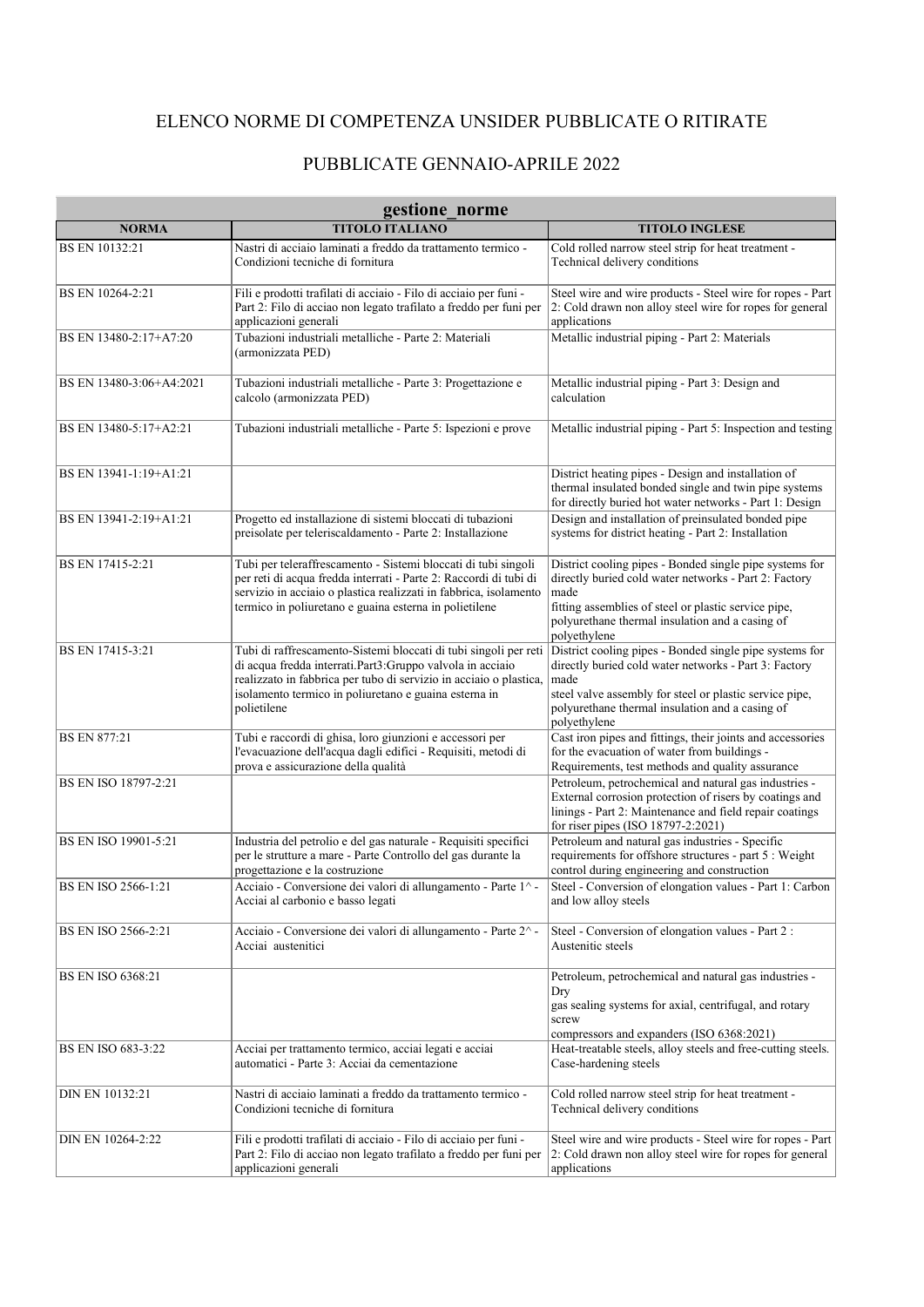| gestione norme              |                                                                                                                                                                                                                                                                             |                                                                                                                                                                                                                                                        |  |
|-----------------------------|-----------------------------------------------------------------------------------------------------------------------------------------------------------------------------------------------------------------------------------------------------------------------------|--------------------------------------------------------------------------------------------------------------------------------------------------------------------------------------------------------------------------------------------------------|--|
| DIN EN 17415-2:21           | Tubi per teleraffrescamento - Sistemi bloccati di tubi singoli<br>per reti di acqua fredda interrati - Parte 2: Raccordi di tubi di<br>servizio in acciaio o plastica realizzati in fabbrica, isolamento<br>termico in poliuretano e guaina esterna in polietilene          | District cooling pipes - Bonded single pipe systems for<br>directly buried cold water networks - Part 2: Factory<br>made<br>fitting assemblies of steel or plastic service pipe,<br>polyurethane thermal insulation and a casing of<br>polyethylene    |  |
| DIN EN 17415-3:21           | Tubi di raffrescamento-Sistemi bloccati di tubi singoli per reti<br>di acqua fredda interrati.Part3:Gruppo valvola in acciaio<br>realizzato in fabbrica per tubo di servizio in acciaio o plastica,<br>isolamento termico in poliuretano e guaina esterna in<br>polietilene | District cooling pipes - Bonded single pipe systems for<br>directly buried cold water networks - Part 3: Factory<br>made<br>steel valve assembly for steel or plastic service pipe,<br>polyurethane thermal insulation and a casing of<br>polyethylene |  |
| DIN EN ISO 19901-5:22       | Industria del petrolio e del gas naturale - Requisiti specifici<br>per le strutture a mare - Parte Controllo del gas durante la<br>progettazione e la costruzione                                                                                                           | Petroleum and natural gas industries - Specific<br>requirements for offshore structures - part 5 : Weight<br>control during engineering and construction                                                                                               |  |
| DIN EN ISO 2566-1:22        | Acciaio - Conversione dei valori di allungamento - Parte 1^ -<br>Acciai al carbonio e basso legati                                                                                                                                                                          | Steel - Conversion of elongation values - Part 1: Carbon<br>and low alloy steels                                                                                                                                                                       |  |
| <b>DIN EN ISO 2566-2:22</b> | Acciaio - Conversione dei valori di allungamento - Parte 2^-<br>Acciai austenitici                                                                                                                                                                                          | Steel - Conversion of elongation values - Part 2 :<br>Austenitic steels                                                                                                                                                                                |  |
| <b>DIN EN ISO 6368:22</b>   |                                                                                                                                                                                                                                                                             | Petroleum, petrochemical and natural gas industries -<br>Dry<br>gas sealing systems for axial, centrifugal, and rotary<br>screw<br>compressors and expanders (ISO 6368:2021)                                                                           |  |
| EN 10169:22                 | Prodotti piani di acciaio rivestiti in continuo con materiale<br>organico (nastri larghi rivestiti) - Condizioni tecniche di<br>fornitura                                                                                                                                   | Continuously organic coated (coil coated) steel flat<br>products - Technical deliveru condition                                                                                                                                                        |  |
| EN 10202:22                 | Banda cromata elettrolitica                                                                                                                                                                                                                                                 | Cold reduced electrolytic chromium/chromium oxide<br>coated steel                                                                                                                                                                                      |  |
| EN 10250-1:22               |                                                                                                                                                                                                                                                                             | Open die steel forgings for general engineering<br>purposes -<br>Part 1: General requirements                                                                                                                                                          |  |
| EN 10250-2:22               |                                                                                                                                                                                                                                                                             | Open die steel forgings for general engineering<br>purposes -<br>Part 2: Non-alloy quality and special steels                                                                                                                                          |  |
| EN 10250-3:22               |                                                                                                                                                                                                                                                                             | Open die steel forgings for general engineering<br>purposes -<br>Part 3: Alloy special steels                                                                                                                                                          |  |
| EN ISO 10423:22             | Industrie del petrolio e del gas naturale - Attrezzatura di<br>perforazione e di produzione - Attrezzature della testa e<br>pozzo della croce di produzione                                                                                                                 | Petroleum and natural gas industries - Drilling and<br>production equipment - wellhead and christmas tree<br>equipment                                                                                                                                 |  |
| EN ISO 11652:22             |                                                                                                                                                                                                                                                                             | Steel and iron - Determination of cobalt content - Flame<br>atomic absorption spectrometric method (ISO<br>11652:1997)                                                                                                                                 |  |
| EN ISO 18203:22             |                                                                                                                                                                                                                                                                             | Steel - Determination of the thickness of surface-<br>hardened<br>layers (ISO 18203:2016)                                                                                                                                                              |  |
| EN ISO 19901-10:22          |                                                                                                                                                                                                                                                                             | Petroleum and natural gas industries - Specific<br>requirements for offshore structures - Part 10: Marine<br>geophysical investigations (ISO 19901-10:2021)                                                                                            |  |
| EN ISO 683-3:22             |                                                                                                                                                                                                                                                                             | Heat-treatable steels, alloy steels and free-cutting steels<br>- Part 3: Case-hardening steels (ISO 683-3:2016)                                                                                                                                        |  |
| EN ISO 9647                 |                                                                                                                                                                                                                                                                             | Steel - Determination of vanadium content - Flame<br>atomic<br>absorption spectrometric method (FAAS) (ISO<br>9647:2020)                                                                                                                               |  |
| ISO 11257:22                | Minerali di ferro utilizzati nei procedimenti per riduzione<br>diretta - Deteminazione dell'indice di disintegrazione per<br>riduzie della metallizzazione di carichi utilizzati nei processi<br>di reforming mediante riduzione diretta a gas                              | Iron ores for shaft direct-reduction feedstocks -<br>Determination of the low-temperature reduction-<br>disintegration index and degreee of metallization                                                                                              |  |
| ISO 23213:22                |                                                                                                                                                                                                                                                                             | Carbon steel wire for bedding and seating springs                                                                                                                                                                                                      |  |
| ISO 23717:22                | Fili e prodotti trafilati di acciaio - lo d'armatura per tubi<br>flessibili                                                                                                                                                                                                 | Steel wire and wire products - Hose reinforcement wire                                                                                                                                                                                                 |  |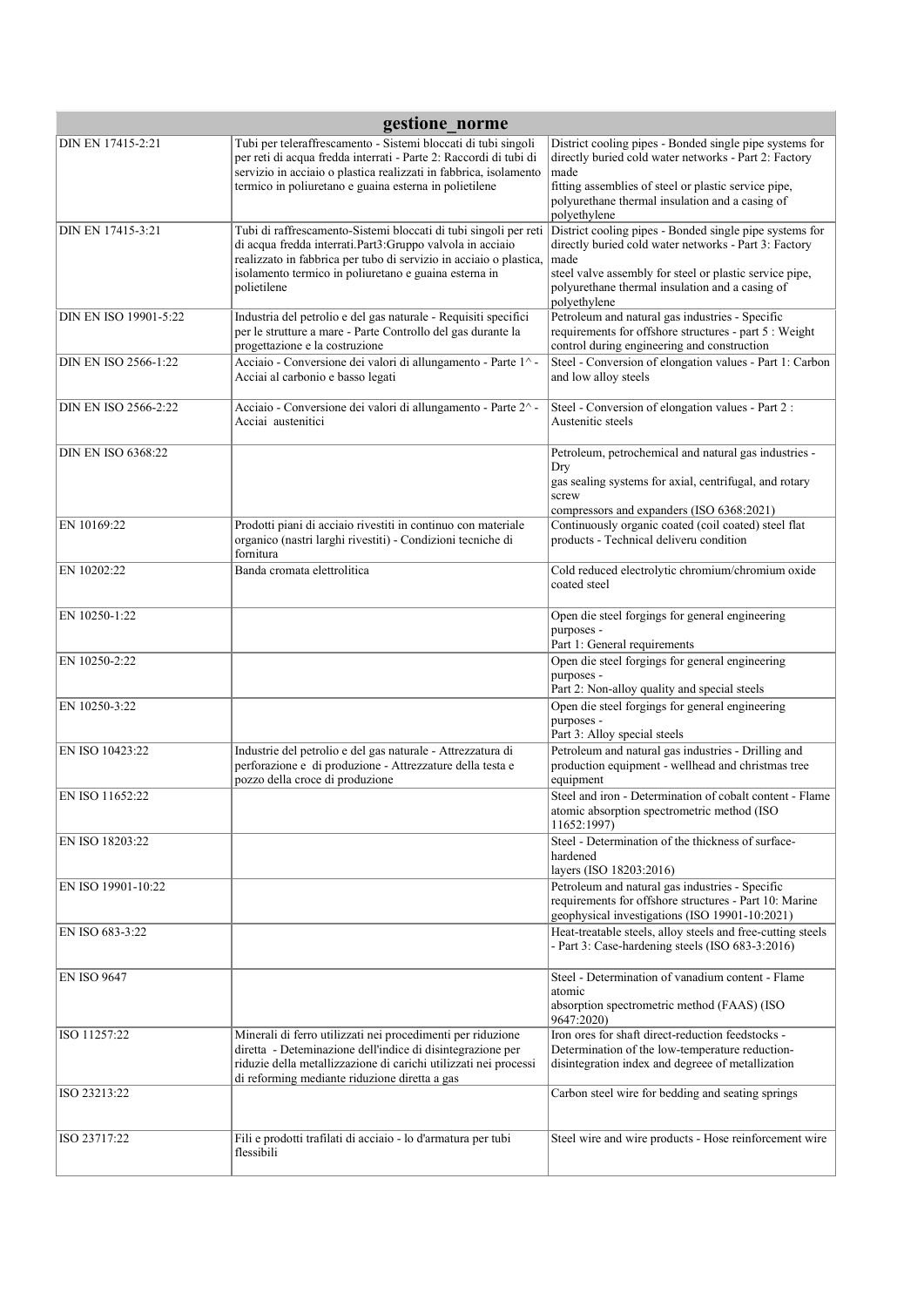| gestione norme       |                                                                                                                                                                                                                                                                             |                                                                                                                                                                                                                                                        |  |
|----------------------|-----------------------------------------------------------------------------------------------------------------------------------------------------------------------------------------------------------------------------------------------------------------------------|--------------------------------------------------------------------------------------------------------------------------------------------------------------------------------------------------------------------------------------------------------|--|
| ISO 23991:22         |                                                                                                                                                                                                                                                                             | Irrigation applications of ductile iron pipelines -<br>Product design and installation                                                                                                                                                                 |  |
| ISO 4968:22          | Acciaio - Esame macrografico mediante impronta allo zolfo<br>(metodo Baumann)                                                                                                                                                                                               | Steel - Macrographic examination by sulphur print<br>(Baumann method)                                                                                                                                                                                  |  |
| ISO 683-3:22         | Accia per trattamento termico, acciailegati e acciai<br>automatici. Parte 3: accia da cementazione                                                                                                                                                                          | Heat-treatable steels, alloy steels and free-cutting steels.<br>Part 3: case-hardening steels                                                                                                                                                          |  |
| NF EN 10132:21       | Nastri di acciaio laminati a freddo da trattamento termico -<br>Condizioni tecniche di fornitura                                                                                                                                                                            | Cold rolled narrow steel strip for heat treatment -<br>Technical delivery conditions                                                                                                                                                                   |  |
| NF EN 10264-2:21     | Fili e prodotti trafilati di acciaio - Filo di acciaio per funi -<br>Part 2: Filo di acciao non legato trafilato a freddo per funi per<br>applicazioni generali                                                                                                             | Steel wire and wire products - Steel wire for ropes - Part<br>2: Cold drawn non alloy steel wire for ropes for general<br>applications                                                                                                                 |  |
| NF EN 13480-5:21     | Tubazioni industriali metalliche - Parte 5: Ispezioni e prove                                                                                                                                                                                                               | Metallic industrial piping - Part 5: Inspection and testing                                                                                                                                                                                            |  |
| NF EN 13941-1:21     |                                                                                                                                                                                                                                                                             | District heating pipes - Design and installation of<br>thermal insulated bonded single and twin pipe systems<br>for directly buried hot water networks - Part 1: Design                                                                                |  |
| NF EN 13941-2:21     | Progetto ed installazione di sistemi bloccati di tubazioni<br>preisolate per teleriscaldamento - Parte 2: Installazione                                                                                                                                                     | Design and installation of preinsulated bonded pipe<br>systems for district heating - Part 2: Installation                                                                                                                                             |  |
| NF EN 17415-2:21     | Tubi per teleraffrescamento - Sistemi bloccati di tubi singoli<br>per reti di acqua fredda interrati - Parte 2: Raccordi di tubi di<br>servizio in acciaio o plastica realizzati in fabbrica, isolamento<br>termico in poliuretano e guaina esterna in polietilene          | District cooling pipes - Bonded single pipe systems for<br>directly buried cold water networks - Part 2: Factory<br>made<br>fitting assemblies of steel or plastic service pipe,<br>polyurethane thermal insulation and a casing of<br>polyethylene    |  |
| NF EN 17415-3:21     | Tubi di raffrescamento-Sistemi bloccati di tubi singoli per reti<br>di acqua fredda interrati.Part3:Gruppo valvola in acciaio<br>realizzato in fabbrica per tubo di servizio in acciaio o plastica,<br>isolamento termico in poliuretano e guaina esterna in<br>polietilene | District cooling pipes - Bonded single pipe systems for<br>directly buried cold water networks - Part 3: Factory<br>made<br>steel valve assembly for steel or plastic service pipe,<br>polyurethane thermal insulation and a casing of<br>polyethylene |  |
| <b>NF EN 877:21</b>  | Tubi e raccordi di ghisa, loro giunzioni e accessori per<br>l'evacuazione dell'acqua dagli edifici - Requisiti, metodi di<br>prova e assicurazione della qualità                                                                                                            | Cast iron pipes and fittings, their joints and accessories<br>for the evacuation of water from buildings -<br>Requirements, test methods and quality assurance                                                                                         |  |
| NF EN ISO 19901-5:21 | Industria del petrolio e del gas naturale - Requisiti specifici<br>per le strutture a mare - Parte Controllo del gas durante la<br>progettazione e la costruzione                                                                                                           | Petroleum and natural gas industries - Specific<br>requirements for offshore structures - part 5 : Weight<br>control during engineering and construction                                                                                               |  |
| NF EN ISO 2566-1:21  | Acciaio - Conversione dei valori di allungamento - Parte 1^ -<br>Acciai al carbonio e basso legati                                                                                                                                                                          | Steel - Conversion of elongation values - Part 1: Carbon<br>and low alloy steels                                                                                                                                                                       |  |
| NF EN ISO 2566-2:21  | Acciaio - Conversione dei valori di allungamento - Parte 2^-<br>Acciai austenitici                                                                                                                                                                                          | Steel - Conversion of elongation values - Part 2 :<br>Austenitic steels                                                                                                                                                                                |  |
| NF EN ISO 35102:21   | Industrie del petrolio e del gas naturale - Operazioni in climi<br>artici - Fuga, evacuazione e salvataggio da installazioni in<br>mare aperto                                                                                                                              | Petroleum and natural gas industries - Arctic operations<br>Escape, evacuation and rescue from offshore<br>installations (ISO 35102:2020)                                                                                                              |  |
| NF EN ISO 683-3:22   | Acciai per trattamento termico, acciai legati e acciai<br>automatici - Parte 3: Acciai da cementazione                                                                                                                                                                      | Heat-treatable steels, alloy steels and free-cutting steels.<br>Case-hardening steels                                                                                                                                                                  |  |
| UNI EN 10132:22      | Nastri di acciaio laminati a freddo da trattamento termico -<br>Condizioni tecniche di fornitura                                                                                                                                                                            | Cold rolled narrow steel strip for heat treatment -<br>Technical delivery conditions                                                                                                                                                                   |  |
| UNI EN 10264-2:22    | Fili e prodotti trafilati di acciaio - Filo di acciaio per funi -<br>Part 2: Filo di acciao non legato trafilato a freddo per funi per<br>applicazioni generali                                                                                                             | Steel wire and wire products - Steel wire for ropes - Part<br>2: Cold drawn non alloy steel wire for ropes for general<br>applications                                                                                                                 |  |
| UNI EN 13480-2:22    | Tubazioni industriali metalliche - Parte 2: Materiali                                                                                                                                                                                                                       | Metallic industrial piping - Part 2: Materials                                                                                                                                                                                                         |  |
| UNI EN 13480-3:2     | Tubazioni industriali metalliche - Parte 3: Progettazione e<br>calcolo                                                                                                                                                                                                      | Metallic industrial piping - Part 3: Design and<br>calculation                                                                                                                                                                                         |  |
| UNI EN 13480-5:22    | Tubazioni industriali metalliche - Parte 5: Collaudo e prove<br>(ERRATA CORRIGE)                                                                                                                                                                                            | Metallic industrial piping - Part 5: Inspection and testing                                                                                                                                                                                            |  |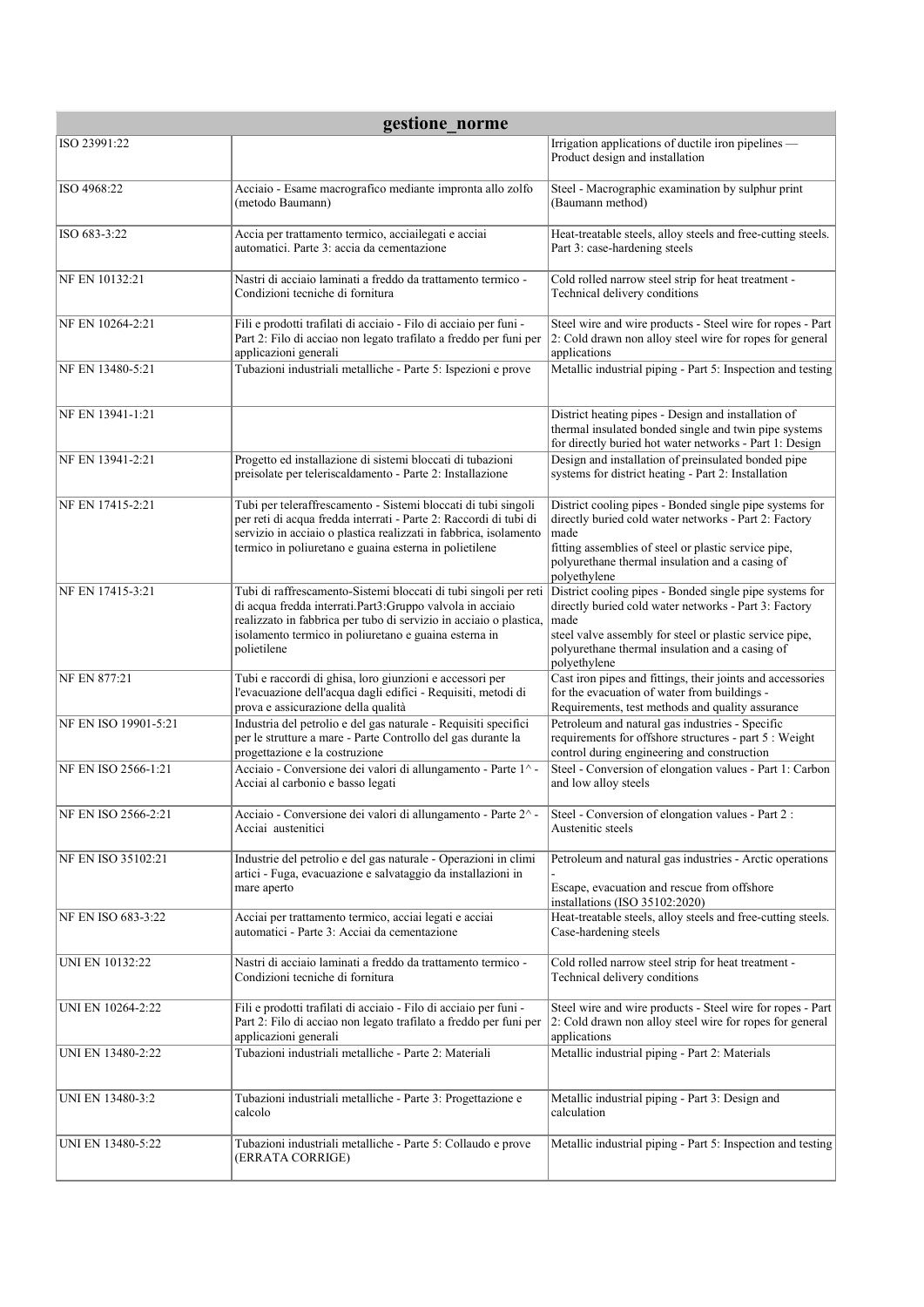| gestione norme               |                                                                                                                                                                                                                                                                             |                                                                                                                                                                                                                                                        |  |
|------------------------------|-----------------------------------------------------------------------------------------------------------------------------------------------------------------------------------------------------------------------------------------------------------------------------|--------------------------------------------------------------------------------------------------------------------------------------------------------------------------------------------------------------------------------------------------------|--|
| UNI EN 13941-1:22            | Tubazioni per teleriscaldamento - Progettazione ed<br>installazione di tubazioni preisolate, singole o doppie, per reti<br>di acqua calda interrate direttamente - Parte 1: Progettazione                                                                                   | District heating pipes — Design and installation of<br>thermal insulated bonded single and twin pipe systems<br>for directly buried hot water networks - Part 1:Design                                                                                 |  |
| UNI EN 13941-2:22            | Tubazioni per teleriscaldamento - Progettazione ed<br>installazione di tubazioni preisolate, singole o doppie, per reti<br>di acqua calda interrate direttamente - Parte 2: Installazione                                                                                   | District heating pipes — Design and installation of<br>thermal insulated bonded single and twin pipe systems<br>for directly buried hot water networks - Part 2:<br>Installation                                                                       |  |
| UNI EN 17415-2:22            | Tubi per teleraffrescamento - Sistemi bloccati di tubi singoli<br>per reti di acqua fredda interrati - Parte 2: Raccordi di tubi di<br>servizio in acciaio o plastica realizzati in fabbrica, isolamento<br>termico in poliuretano e guaina esterna in polietilene          | District cooling pipes - Bonded single pipe systems for<br>directly buried cold water networks - Part 2: Factory<br>made<br>fitting assemblies of steel or plastic service pipe,<br>polyurethane thermal insulation and a casing of<br>polyethylene    |  |
| UNI EN 17415-3:22            | Tubi di raffrescamento-Sistemi bloccati di tubi singoli per reti<br>di acqua fredda interrati.Part3:Gruppo valvola in acciaio<br>realizzato in fabbrica per tubo di servizio in acciaio o plastica,<br>isolamento termico in poliuretano e guaina esterna in<br>polietilene | District cooling pipes - Bonded single pipe systems for<br>directly buried cold water networks - Part 3: Factory<br>made<br>steel valve assembly for steel or plastic service pipe,<br>polyurethane thermal insulation and a casing of<br>polyethylene |  |
| <b>UNI EN 877:22</b>         | Tubi e raccordi di ghisa, loro assemblaggi e accessori per<br>l'evacuazione dell'acqua dagli edifici - Requisiti, metodi di<br>prova e assicurazione della qualità (Correggendum 2008)                                                                                      | Cast iron pipes and fittings, their joints and accessories<br>for the evacuation of water from buildings -<br>Requirements, test methods and quality assurance                                                                                         |  |
| <b>UNI EN ISO 18797-2:22</b> | ndustrie petrolifere, petrolchimiche e del gas naturale -<br>Protezione contro la corrosione esterna dei tubi di risalita<br>mediante rivestimento - Parte 2: Manutenzione e riparazioni<br>in campo di rivestimenti per tubi di risalita                                   | Petroleum, petrochemical and natural gas industries -<br>External corrosion protection of risers by coatings and<br>linings - Part 2: Maintenance and field repair coatings<br>for riser pipes (ISO 18797-2:2021)                                      |  |
| <b>UNI EN ISO 19901-5:22</b> | Industria del petrolio e del gas naturale - Requisiti specifici<br>per le strutture a mare - Parte Controllo del gas durante la<br>progettazione e la costruzione                                                                                                           | Petroleum and natural gas industries - Specific<br>requirements for offshore structures - part 5 : Weight<br>control during engineering and construction                                                                                               |  |
| UNI EN ISO 2566-1:22         | Acciaio - Conversione dei valori di allungamento - Parte 1^-<br>Acciai al carbonio e basso legati                                                                                                                                                                           | Steel - Conversion of elongation values - Part 1: Carbon<br>and low alloy steels                                                                                                                                                                       |  |
| <b>UNI EN ISO 2566-2:22</b>  | Acciaio - Conversione dei valori di allungamento - Parte 2^-<br>Acciai austenitici                                                                                                                                                                                          | Steel - Conversion of elongation values - Part 2 :<br>Austenitic steels                                                                                                                                                                                |  |
| <b>UNI EN ISO 35102:22</b>   | Industrie del petrolio e del gas naturale - Operazioni in climi<br>artici - Fuga, evacuazione e salvataggio da installazioni in<br>mare aperto                                                                                                                              | Petroleum and natural gas industries - Arctic operations<br>Escape, evacuation and rescue from offshore<br>installations (ISO 35102:2020)                                                                                                              |  |
| <b>UNI EN ISO 6368:22</b>    | Industrie del petrolio, petrolchimiche e del gas naturale -<br>Sistemi di tenuta a gas secco per compressori assiali,<br>centrifughi e rotativi a vite e per espansori                                                                                                      | Petroleum, petrochemical and natural gas industries -<br>Dry<br>gas sealing systems for axial, centrifugal, and rotary<br>screw<br>compressors and expanders (ISO 6368:2021)                                                                           |  |
| <b>UNI EN ISO 683-2:18</b>   | Acciai per trattamento termico, acciai legati e acciai<br>automatici - Parte 2: Acciai legati da bonifica (ERRATA<br>CORRIGE)                                                                                                                                               |                                                                                                                                                                                                                                                        |  |
| <b>UNI EN ISO 683-3:22</b>   | Acciai per trattamento termico, acciai legati e acciai<br>automatici - Parte 3: Acciai da cementazione                                                                                                                                                                      | Heat-treatable steels, alloy steels and free-cutting steels<br>- Part 3: Case-hardening steels                                                                                                                                                         |  |

## NORME RITIRATE GENNAIO - APRILE 2022

| <b>NORMA</b>          | <b>TITOLO ITALIANO</b>                                                                                                       | <b>TITOLO INGLESE</b>                                                                                                                                                                                                                                       |
|-----------------------|------------------------------------------------------------------------------------------------------------------------------|-------------------------------------------------------------------------------------------------------------------------------------------------------------------------------------------------------------------------------------------------------------|
| DIN EN ISO 10438-4:09 | lubrificazione e di regolazione ad olio e loro<br>accessori - Parte 4: Sistemi di supporto<br>autoazionati per tenuta al gas | Industrie del petrolio e del gas naturale - Sistemi di   Petroleum, petrochemical and natural gas industries - Lubrification,<br>shaft-sealing and control-oil systems and auxiliaries - Part 4: Self-acting<br>gas seal support systems (ISO 10438-4:2003) |
| ISO 2037:92           | Tubi di acciaio inossidabile per l'industria<br>alimentare                                                                   | Stainless steel tubes for the food industry                                                                                                                                                                                                                 |